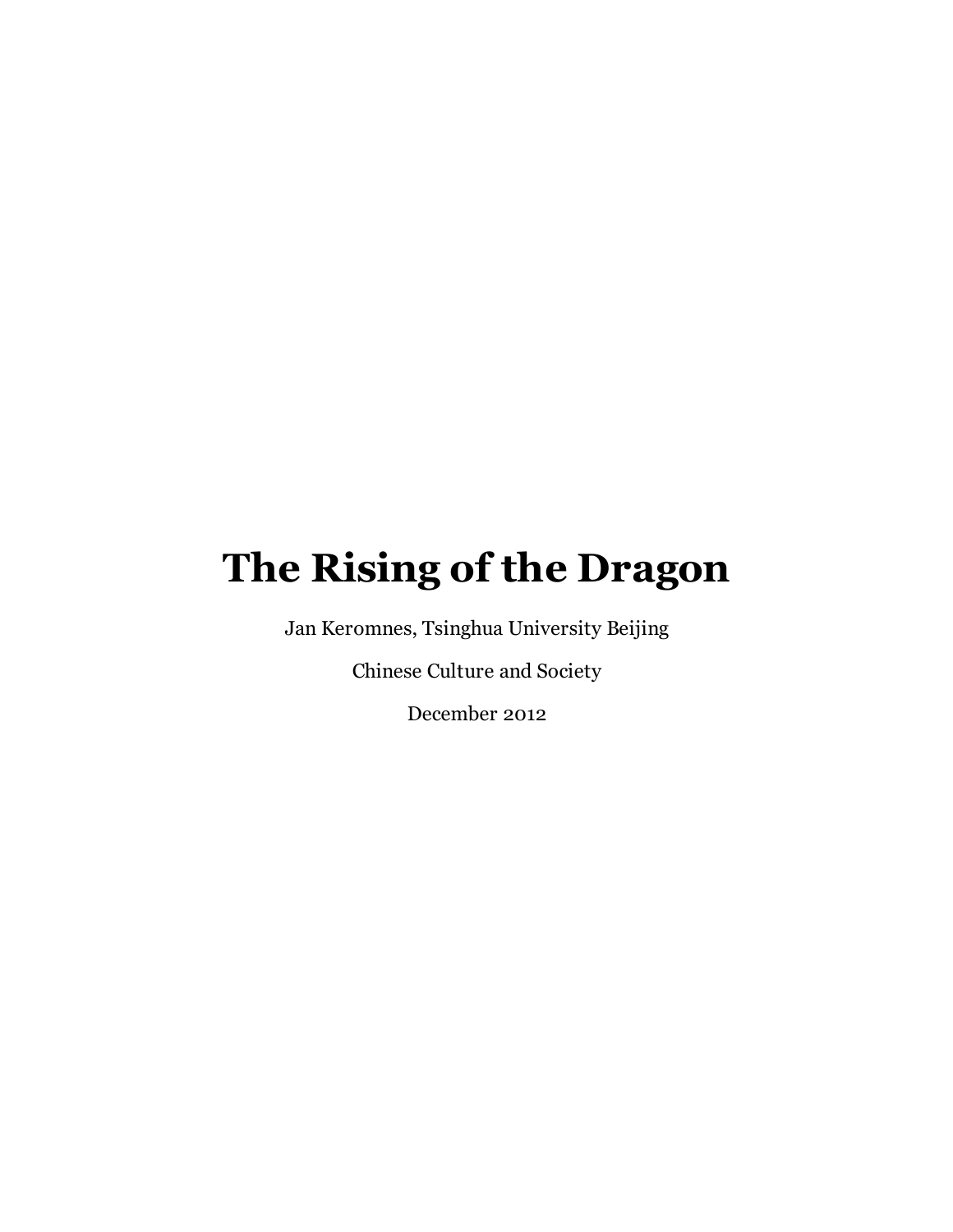# **Introduction**



Chinese development has been a hot topic lately, and it is becoming even more so as current trends, if they persist, could have a dramatic impatic on the world's economical and political landscape before 2030. Its economy is developping at an impressive rate, and the country is gradually increasing its global economic and political influence. There has been speculation about its future potential to act as a major driver of the global economy.

In this paper, we will try to further discuss and analyze Chinese development, by providing insight into several key features of its growth and possible impacts on our political, economical and cultural landscape. We will then try to assess the possible outcomes of current issues that will determine the role of China in the future.

# **Historical Background**

As an introductory effort, we will try to place the rising trends of China into their historical context.

China has the longest continuous national history (around 4000 years) and was politically,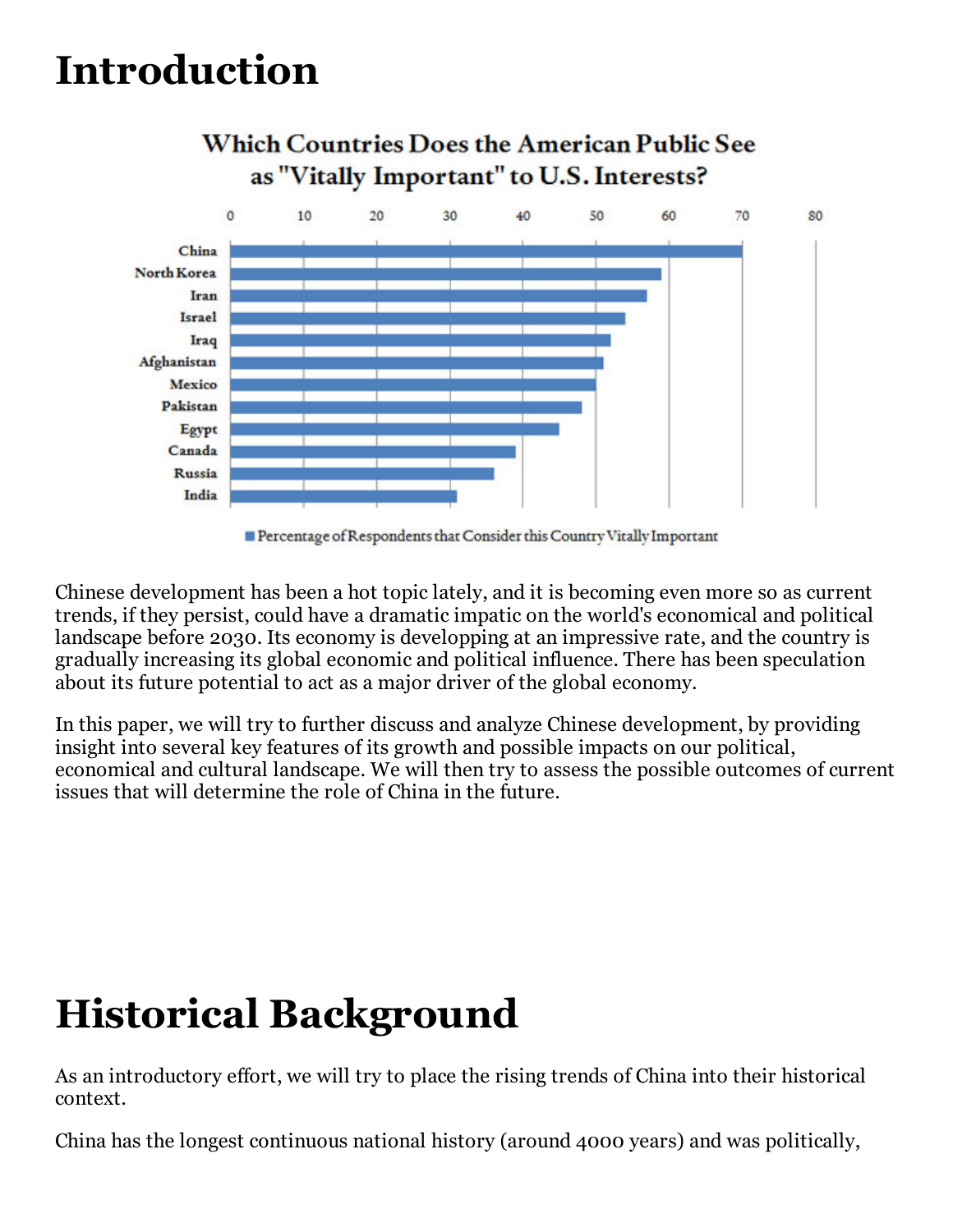militarily and economically dominant in its region (and also globally significant) for most of that period. This was based on a system of imperial regimes - administered by Confucian bureaucracies who sought wisdom from a study of the past. This seems to have been based on views about the nature of knowledge, society, power, economic goals and governance that are quite different to those of Western societies.

In simpler terms China was apparently held together through cultural conformity (backed by force) [1]. Harmony and learning were idealized under Confucian traditions and achieved through a form of centralized soft-power ("thought control"). Under the examinations system the Emperor (the "chief examiner") determined which of the best students the education system produced he favoured to control administration, and the bureaucracy then exerted state power primarily by guiding the way ordinary people understood the world. China's traditional regimes seemed incapable of coping with the more decentralized initiative and empirical knowledge of European powers during the latter's period of economic, military and political expansion from the 15th to the 19th centuries.

In 1911, China emerged from its feudal order - and then experienced decades of instability. It was governed to 1949 mainly by the Nationalist Party in the face of conflict with: imperialist warlords; Communists (at times); and expansionist Japan. The Nationalists favoured building China on the basis of traditional values and Confucian administration but were forced out in 1949 by the Communists led by Mao Zedong - who favoured breaking down the traditional social order, abandoning some of China's cultural traditions and adoption of a Marxian version of Western methods. Mao's "cultural revolution" then largely deprived the country of its traditional Confucian intellectual capital (and made initiative impossible for ordinary people) - resulting in widespread suffering and economic setbacks. [2]

It was only after the liberalization reforms and a neo-Confucian cultural counter-revolution in the late 1970s (under Deng Xiaoping initially and possibly with assistance from Japan [3] and the factions aligned with the former Nationalist Party), that China made appreciable progress.

Massive external (manufacturing) investment was first attracted based on education and cheap skilled labour, while equally massive internal investment has more recently been mobilized in modern infrastructure and urban (including consumer) facilities especially in major cities. Despite China's intense population pressure, there was no shortage of land as traditional uses were simply demolished to make way - and existing residents apparently compensated with an apartment and better job prospects (though this process frequently generates dissatisfaction). In China all land belongs to the state, and occupants only own the structures erected on it.

A key feature of China's rapid growth is seen to have been its ability to reform its economy very quickly to become more efficient. Techniques that encourage and support policy initiative within hierarchies have been developed.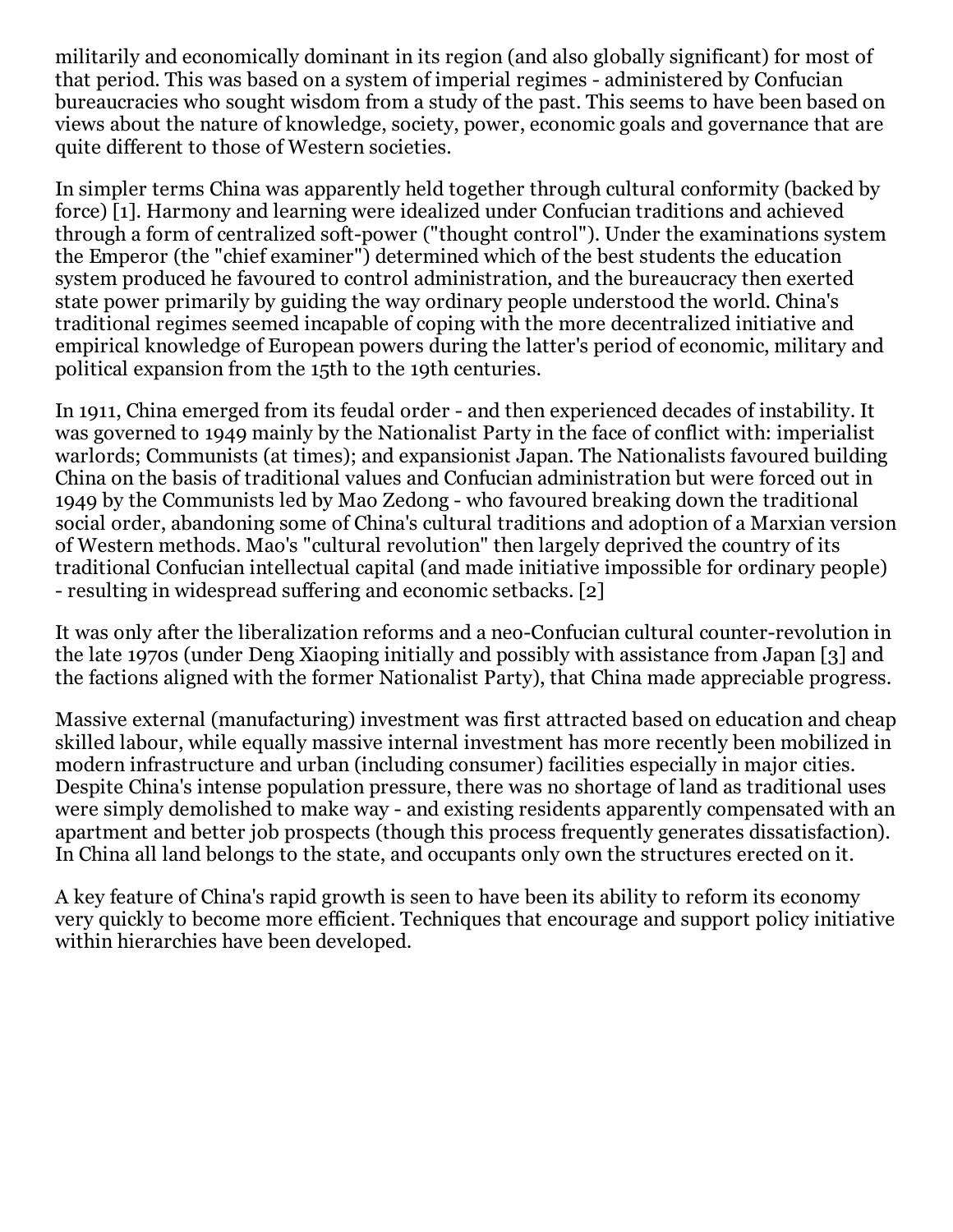# **Society**

*"China's leaders have recognized that the country's growth model, which has been so successful for the past 30 years, will need to be changed to accommodate new challenges,"* said World Bank Group President Robert B. Zoellick.

A recent report by the World Bank [4] states that by 2030, China has the potential to be a modern, harmonious, and creative high-income society. But achieving this objective will not be easy. To seize its opportunities, meet its many challenges, and realize its development vision for 2030, the report indicates that China needs to implement a new development strategy in its next phase of development. The reforms that launched China on its current growth trajectory were inspired by Deng Xiaoping who played an important role in building consensus for a fundamental shift in the country's strategy.

After more than 30 years of rapid growth, China has reached another turning point in its development path when a second strategic, and no less fundamental, shift is called for. The 12th Five Year Plan provides a good start. The report further combines the key elements to design a longer-term strategy that extends to 2030. In particular, it lays out six strategic directions for China's future:

- Completing the transition to a market economy;
- Accelerating the pace of open innovation;
- Going "green" to transform environmental stresses into green growth as a driver for development;
- Expanding opportunities and services such as health, education and access to jobs for all people;
- Modernizing and strengthening its domestic fiscal system;
- Seeking mutually beneficial relations with the world by connecting China's structural reforms to the changing international economy.

The Beijing Olympics in 2008 gave the world a closer look to the Chinese society. China had become one of the most powerful sporting nation, and was also returning to the core values of Confucianism. Beijing was found to be efficient - but to lack unfettered internet access, freedom of speech, concessions to human rights. The media concluded that China was hopelessly oppressive. But others (e.g. John Harms and Gerard Weatley) suggested that few understand China, and most tend to view the world through notions of Western superiority. There is no concept of what China has been over its long history. Harms' views are informed by Dr Gao Jia (Melbourne University) who sensed the revival of Confucianism in the 1990s. The Olympics opening ceremony featured the artistic expression of children painting (symbolic of the Confucian tradition). President Hu Jiantoa had sanctioned the return to Confucianism, and Zhang Yimou, ceremonial master of "One World One Dream" would have required Hu's approval. Western journalists often did not understand the subtlety. Confucianism brings the notion of peace / being on good terms, and proponents of this culture believe that the world has too long seen imperial dominance, and that Confucian China will rid the world of a confrontationist approach to international affairs. [5]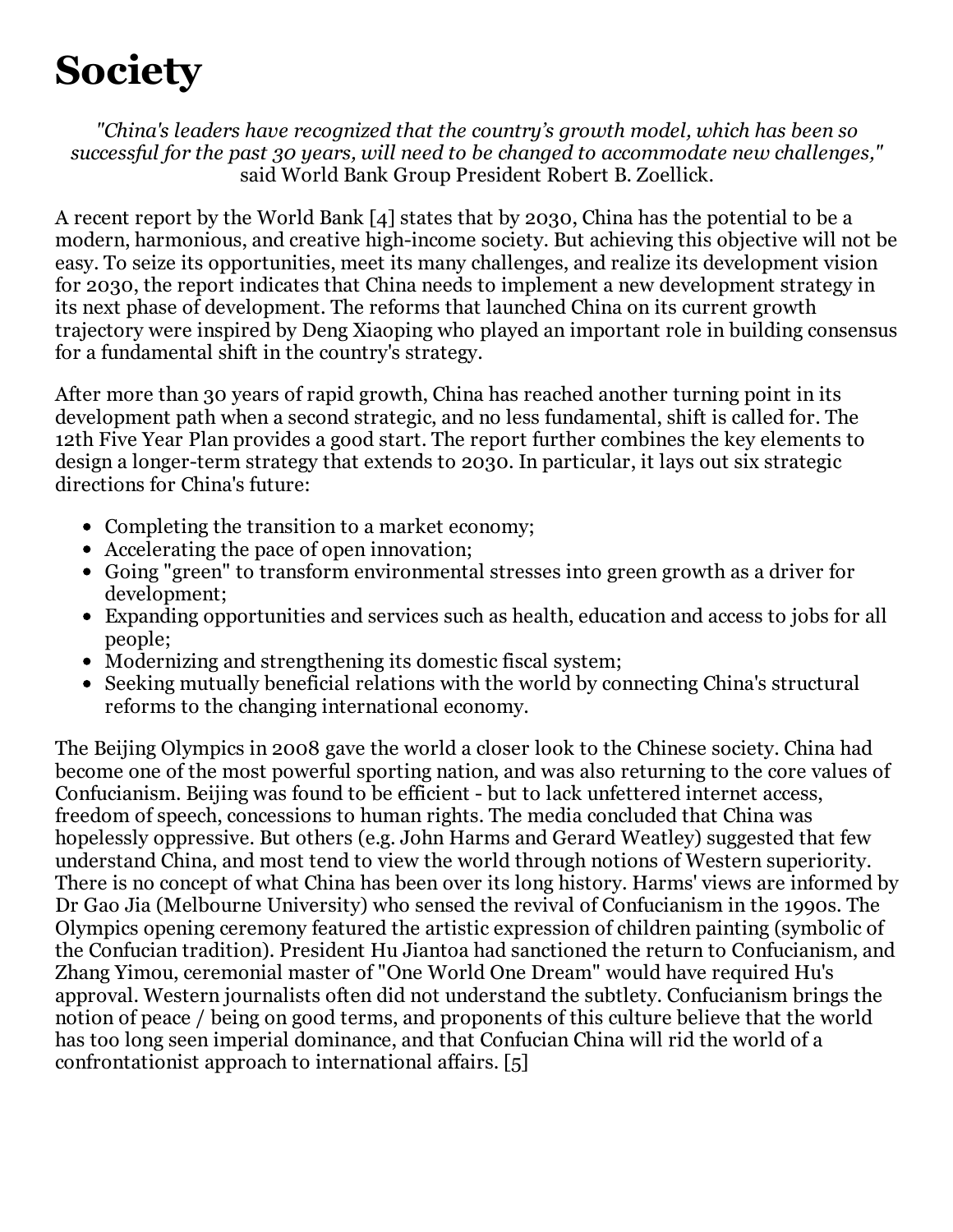#### **Economy**



People's Republic of China's Nominal Gross Domestic Product (GDP) Between 1952 to 2005

With an average annual increase in GDP over the last two decades of more than 9 percent, China's economic development has been nothing short of spectacular. During the last years, over 500 million people were lifted out of poverty. China is now the world's largest exporter and manufacturer, and its second largest economy. Even if growth moderates, China is likely to become a high-income economy and the world's largest economy before 2030, notwithstanding the fact that its per capita income would still be a fraction of the average in advanced economies. [6]

In 2008, China overtook the United States as the world's largest saver. As we see a definitive shift of economic power toward the East and the South, emerging markets' share of financial assests is projected to almost double by 2020. This means that Asia / China will have the biggest capital reserves in the world. This Asian / Chinese capital would be able to finance development elsewhere or meet the needs for borrowing by heavily indebted governments elsewhere, increasing China's influence over the Western World. [7]

Recent slowing in the GDP growth rate however has spurred many questions about the sustainability of Chinese rapid economic progress. Regarding this question, the World Bank seems optimistic, as it has raised its growth forecast for China, saying stimulus measures and approval of infrastructure projects will help boost growth. It added that the pick-up in factory output and investment "suggested that China's economy was bottoming out". The bank said it now expects China's economy to grow by 8.4% in 2013, up from its earlier projection of 8.1%. [8] The slowdown in China's growth has prompted policymakers to announce various stimulus measures. These include two interest rate cuts since June 2012, and the approval of infrastructure projects worth more than \$150bn. China's central bank, the People's Bank of China, has also lowered the amount of money that banks need to keep in reserve three times in the past few months in an attempt to boost lending. "The impact of easing credit conditions and public investment in infrastructure is beginning to show," the bank said in its report. "The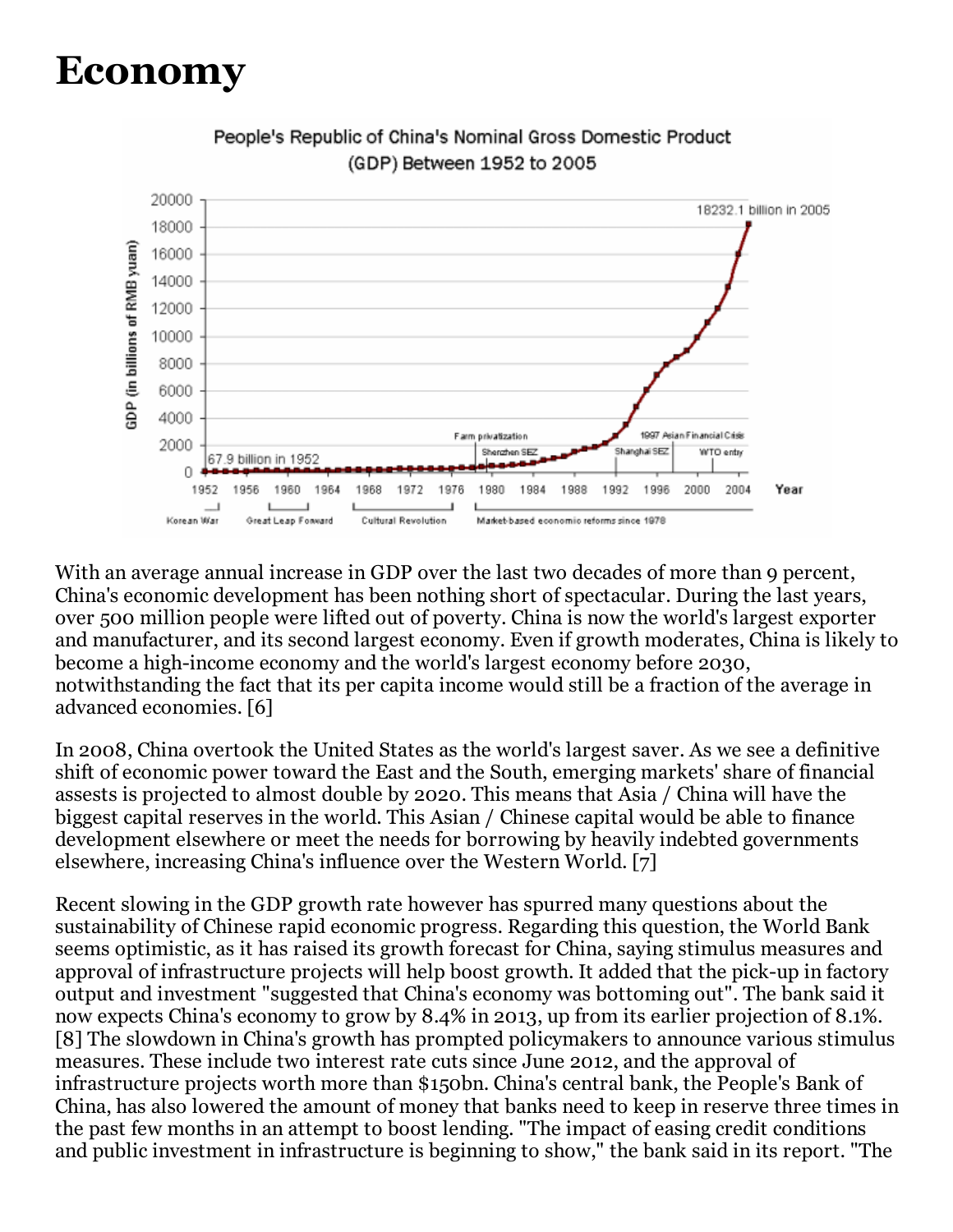impact is expected to continue to be felt into 2013, as the authorities have accelerated the approval of large projects." [8]

#### **Infrastructure**



Source: NDRC

Infrastructure can be owned and managed by governments or by private companies, such as sole public utility or railway companies. Generally, most roads, major ports and airports, water distribution systems and sewage networks are publicly owned, whereas most energy and telecommunications networks are privately owned. Government owned and operated infrastructure may be developed and operated in the private sector or in public-private partnerships, in addition to in the public sector. In the United States, public spending on infrastructure has varied between 2.3% and 3.6% of GDP since 1950. In China, infrastructure spending accounts for most of the Stimulus Package designed for sustaining current growth rates.

China recently approved an estimated \$156 billion in new subways, highways and other infrastructure projects in recent days, giving markets a boost even as economists are increasingly fretting that the country is behind the curve in responding to the economic slowdown. The spending plans send a signal that the Chinese government has belatedly heeded risks from a slowing economy and has become increasingly open to stimulus, economists said. President Hu Jintao addressed the need to upgrade infrastructure to promote stable growth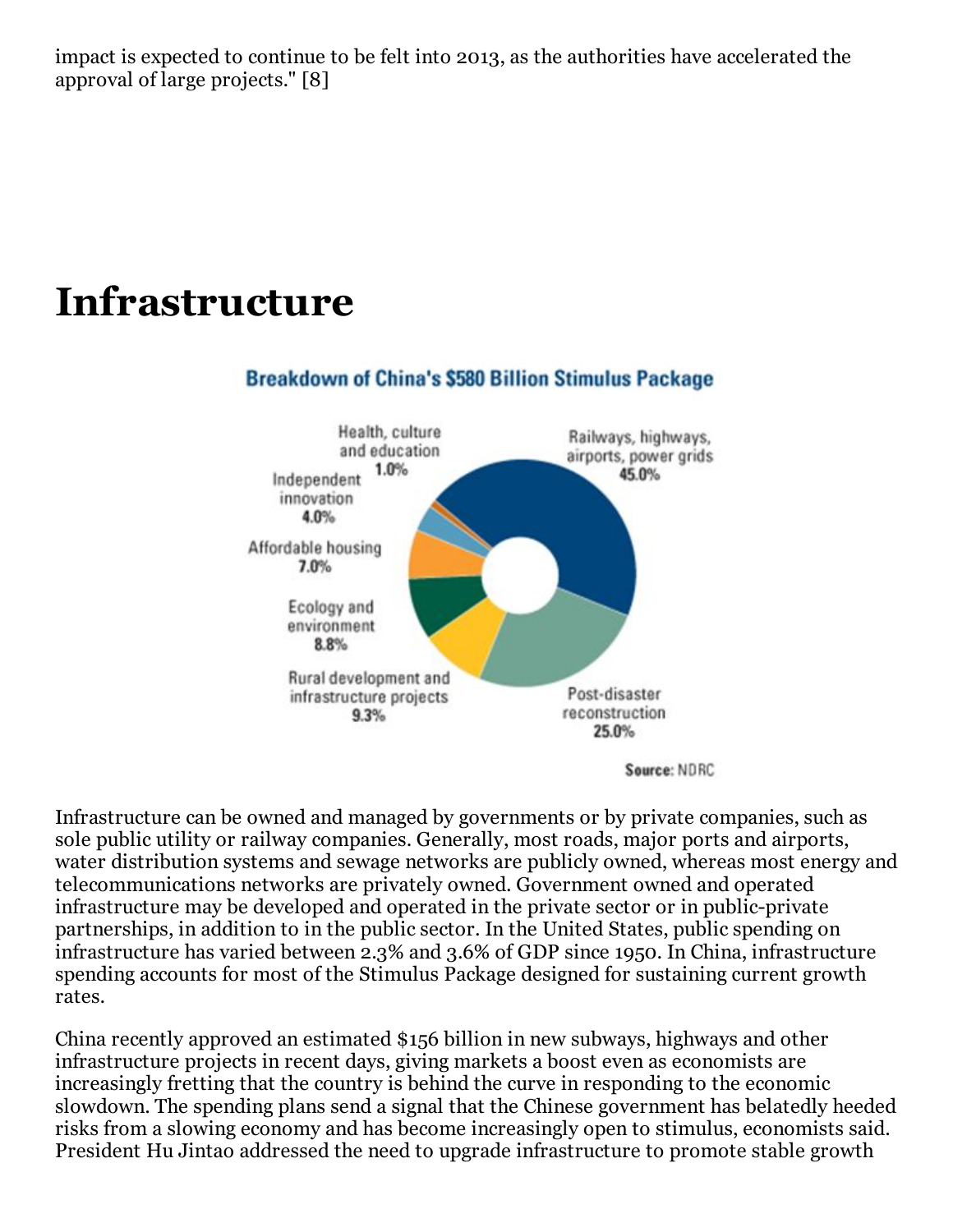and recovery and warned that the "underlying impact of the financial crisis is far from over." Speaking at the Asia-Pacific Economic Cooperation meeting in Vladivostok, Russia, Mr. Hu said the Chinese economy faces "notable downward pressure." China's economic planning agency, the National Development and Reform Commission, posted approvals on its website for 25 subway projects, 13 road construction projects, five port projects and two waterway projects. The approved projects include plans such as 150 miles of subway tracks and 138 subway stations in the eastern city of Xiamen, and a 190-mile four-lane highway in the northwestern province of Xinjiang. Investment-bank economists earlier this year widely expected the economy to bottom out in the first or second quarter, but many now see the slowdown persisting through the end of the year. [9]

# **Space Exploration**

A known-to-be very effective way for nations to earn the respect of the global community and to inspire is to further Space Exploration. By putting as much energy into its space program as in any other domains, and by doing all of this development on its own without partnering with other countries, China is proving the world that it is able to perform the hardest engineering tasks on its own. And it is moving toward its goals at a highly ambitious pace.

Started in the 1950s, the Chinese space program was rationalized in 1956 by the 12-year plan for aerospace. A temporary partnership with the USSR helped China to ramp up, but later disagreements during the post-sovietic era led China to sever its dependency on Russia and continue on its own. First putting a strong accent on military improvement, the country tested its first succesful intercontinental in 1965, and then went on to launch its first succesful satellite, Mao 1, in 1970. The commercial launch programs allowing Chinese companies to launch their own satellites was opened in 1985.

More recent achievements started with Yang Liwei (杨利伟) being the first Chinese man in space during a 21 hours stay in 2003. Further efforts led China to send exploration satellites around the Moon in 2007, and to build its very own orbital station Tiangong (天宫) which is due for completion in 2020. The first test module Tiangong 1 was successfully placed in orbit in 2011, it was then used to perform a docking manoeuvre, and 2013 should see the orbiting of the space lab Tiangong 2.

Even Mars is not forgotten. The Chinese space program plans to send observational spacecrafts in orbit around the red planet as soon as 2014, and then to bring landers and rovers to its surface to gradually pave the way to human Mars exploration as a goal for 2025 on the Moon, and 2040 on Mars. The latter would be a highly inspirational feat never achieved before by any country. Only the future will tell if China will be the first nation to set foot on this remote planet.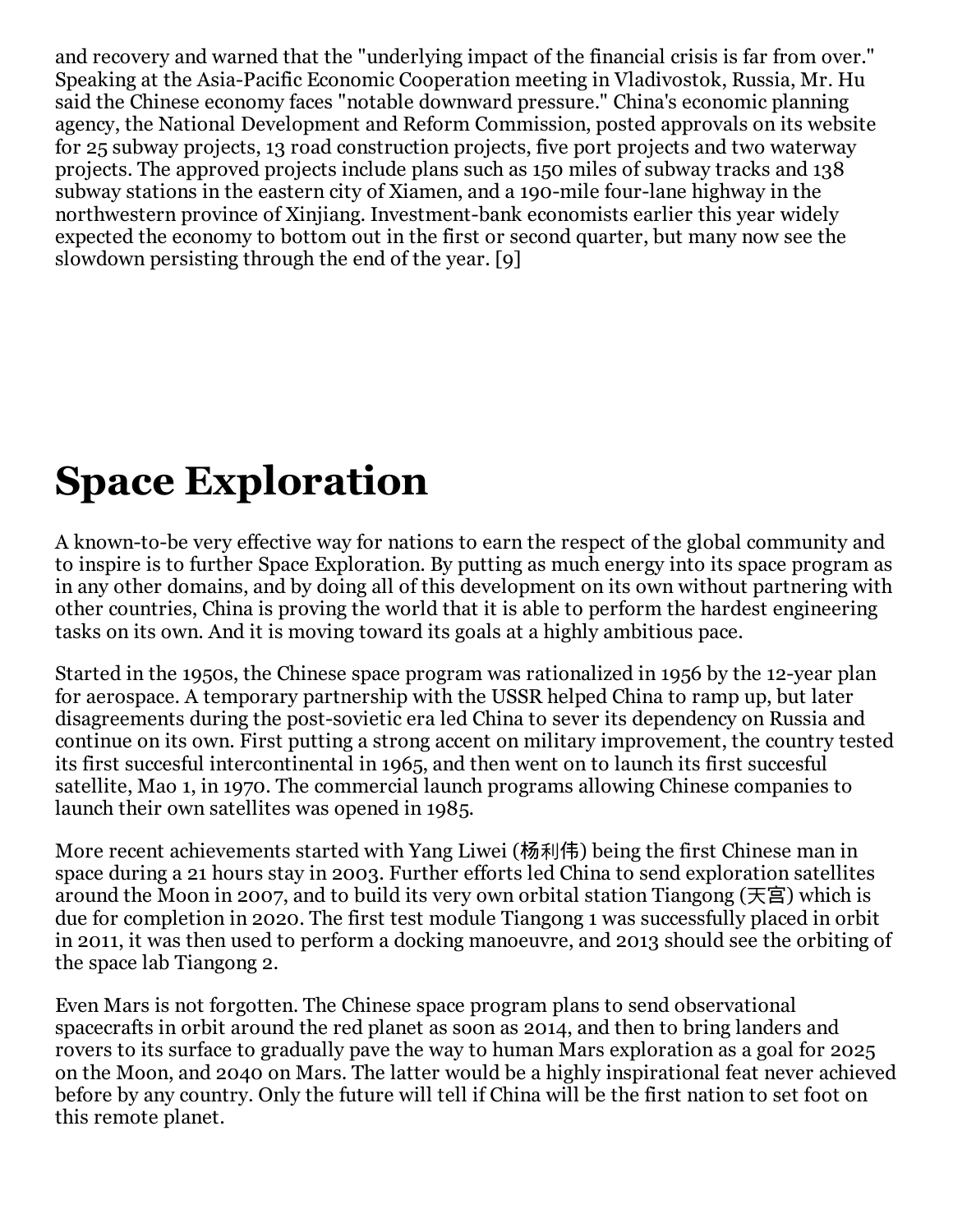It is important to notice that all this is happening very fast, even compared to the development timeline of top space-faring nations like the United States. If China is able to hold current pace and respect all set deadlines, it is set to become an impressive space-capable nation, and will surely steal at least some of the excellency aura from the United States. As the latter is severely cutting back spending on its space program, NASA is bound to cede some of its technical advance to the space program of the all-in spending China.

## **Conclusion**

Prior to the Great Financial Crisis of 2008, some observers had suggested, in effect, that China's rapid development would lead it to a position of global dominance in the reasonably near future. In the face of severe difficulties facing both Europe and the USA as a consequence of the financial crisis, one observer speculated in 2010 that those difficulties marked the end of 500 years of Western global predominance.

This means that if China is able to remain on course with reforms and objectives for the short, medium, and long term, ensuring smooth implementation, it will probably reach desired outcomes. A successful outcome will require strong leadership and commitment, steady implementation with a determined will, coordination across ministries and agencies, and sensitive yet effective management of a consultation process that will ensure public support and participation in the design, implementation, and oversight of the reform process. And since the global economy is entering a dangerous phase and China itself will be transitioning from middle-income to high-income status, the government will need to respond to a variety of risks, shocks, and vulnerabilities as they arise; in doing so, it must hold fast to the principle that policy responses to short-term problems should uphold, not undermine, long-term reform priorities.